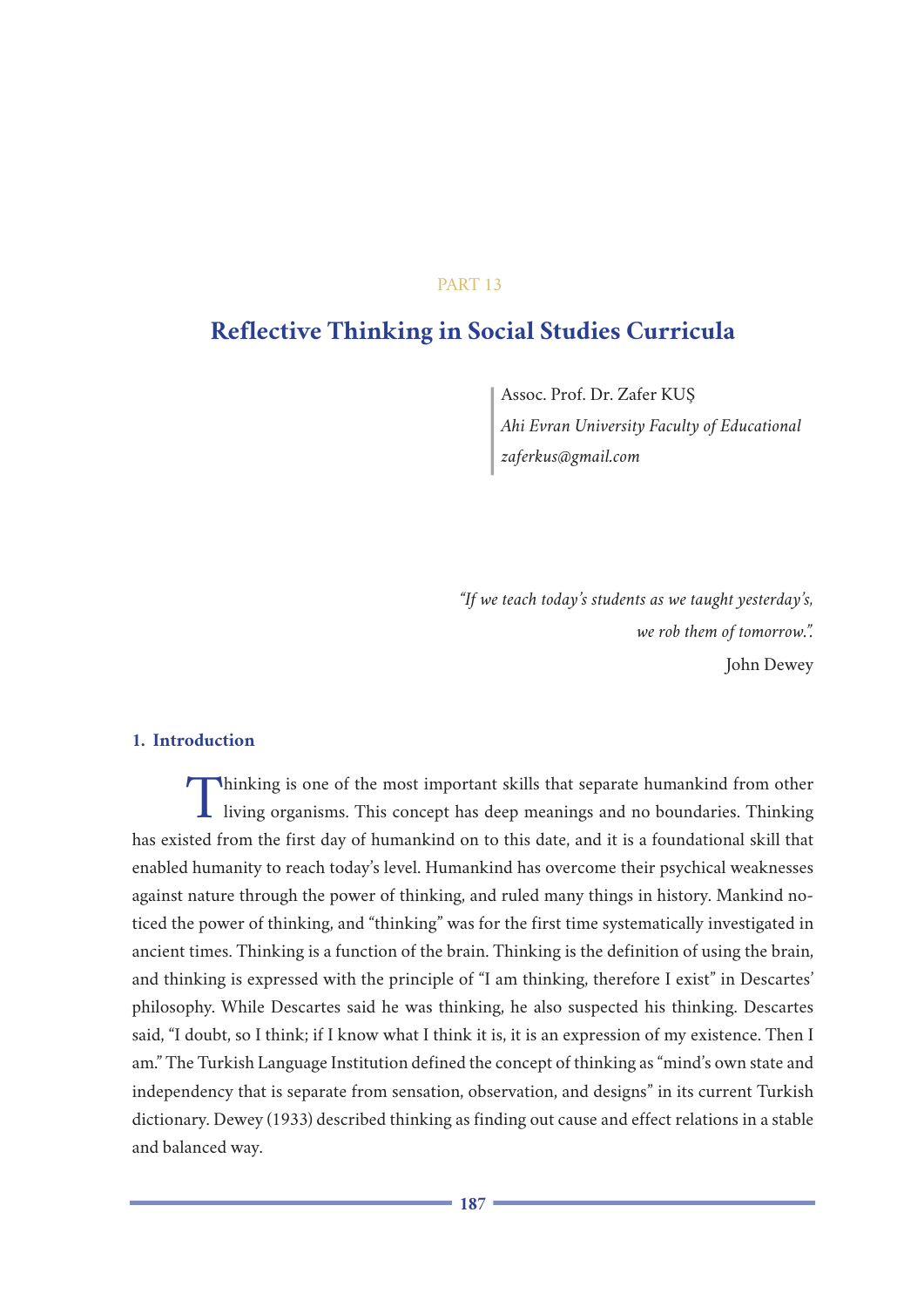In the historical process, there have been multiple goals of educating kids for families and schools. In today's world, one of the foundational purposes of education, without a doubt, is raising individuals that have skills in thinking, questioning, and problem solving. The knowledge that mankind has acquired over many centuries, can be obtained in many more areas, within a few years through today's technology. This richness of information that is all around us has made the method of directly transferring the knowledge to newer generations invalid. As a result, the modern educational approach is focused on improving learners' thinking and reasoning skills.

There is not much space for improving students' thinking and problem solving skills in traditional learning activities and assessment processes. Students need to decide where, when, and how to use the knowledge that they have acquired. Knowledge that students are not able to decide how to use will be meaningless for students. Teaching methods that use direct transfer of knowledge is abandoned in todays' schools. Direct transfer of knowledge is replaced with teaching foundational values and skills. Thinking skills (creative thinking, critical thinking, problem solving, decision making, reflective thinking, etc.) is one of the important sets of skills, among other skills.

Without a doubt, it is very crucial for students to gain a variety of thinking skills for education systems. There are several subjects in education systems that enable students to gain such a variety of thinking skills. For example, mathematics certainly improves children's thinking skills. Mathematics enable students to develop systematic and correct approaches to events and to solve problems quickly. Fine Arts is also a critical subject for students to develop holistic thinking. Language and thought are intertwined. Language is the embodiment of thought. On the other hand, Social Studies as a subject area have an important mission: preparing students for social life and helping them to gain skills necessary for their society. Raising effective citizens is the ultimate goal of education systems. Social Studies is the first course that comes to mind which serves this goal. Because citizenship issues are the main cause for Social Studies to exist and develop.

The goal of Social Studies as a subject is raising students as citizens who adopt democratic values and equipping students with skills to adapt to their society, creating opportunities for students to practice their knowledge. Social Studies as a discipline strives to create a democratic society and enable members of such a society to gain basic knowledge, skills, and values. Having individuals gain reflective thinking skills can be seen as a basic requirement for effective citizenship so that a democratic life and culture will be protected and advanced. Individuals face many problems in their daily lives. In order to overcome these problems, people need to have skills that are required for reflective thinking because people who can think reflectively can ask questions, think critically and creatively, have a high level of problem solving skills, can make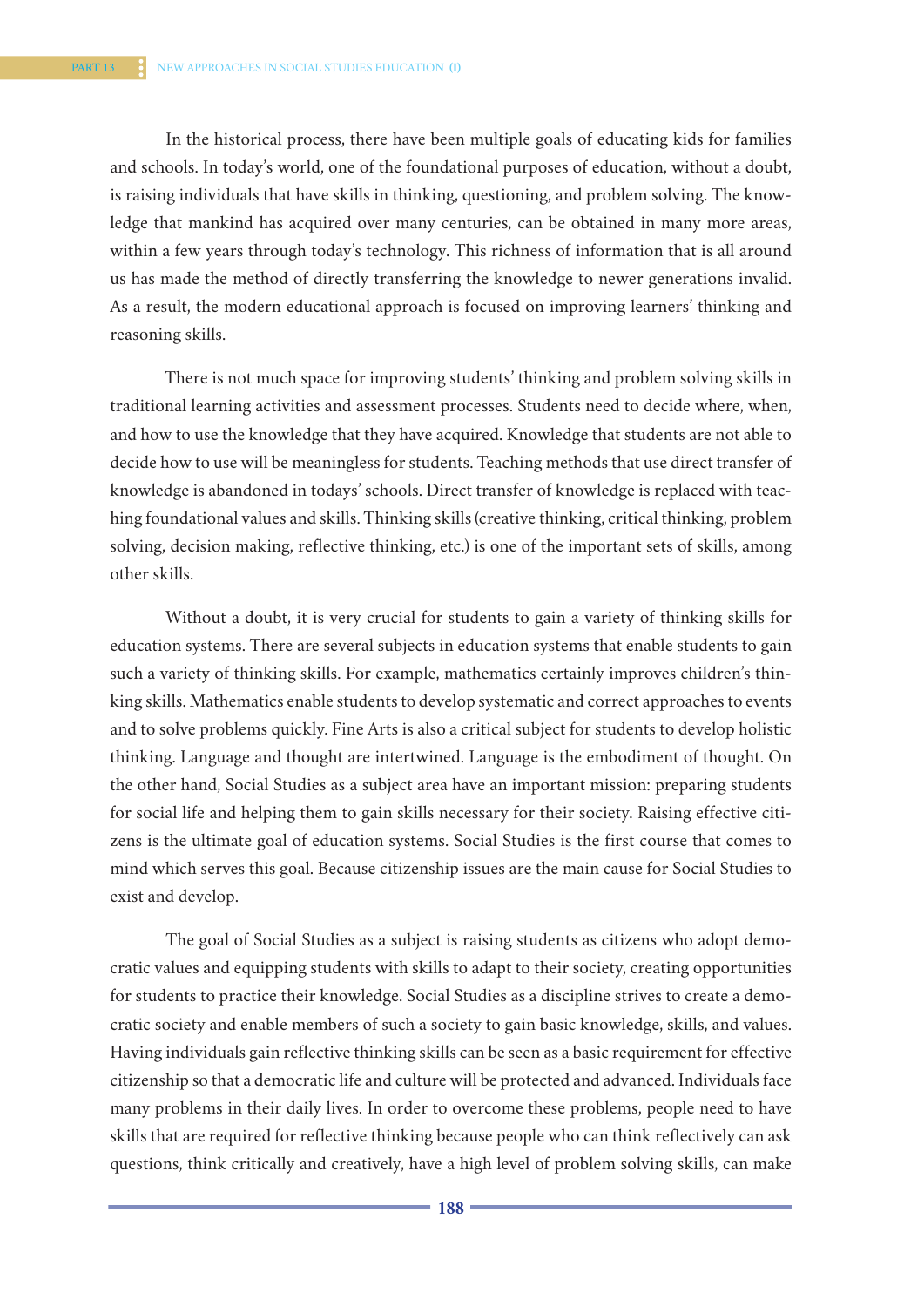evaluations and analyses, and think and find alternatives. All of these skills are fundamental skills for individuals in a democratic society. In this respect, reflective thinking and democracy are becoming two areas that feed into each other. Educational institutions should provide the qualifications necessary for all students to participate adequately in democratic processes. Democracy education should be able to demonstrate not only democratic principles and practices but also individuals with democracy who can tolerate criticism and criticism at the same time (Karatekin, Kuş and Sönmez, 2010).

A democratic society is a required environment for reflective thinking. For democracy to live, the members of the society need to think reflectively. Individuals who have reflective thinking skills are aware of the importance of protecting a democratic life culture and protecting it. They also notice and criticize anti-democratic applications that are revealed in social life. They offer rational and peaceful solutions for problems. Members of the societies that are insensitive and passive, and who accept similar thoughts without questioning, will not support the development of the democracy. Sooner or later, these people will destroy the democracy and create a uniform type of thought with time. Social Studies courses strive for students to gain democratic values and skills in the form of behavior rather than through theoretical information in everyday life. This point is very important in supporting the improvement of reflective thinking. The main goal of the Social Studies curriculum in Turkey, which is to form citizens who are democratic, active and respectful of human rights, is visibly promoted in the Social Studies curriculum (Kuş, 2014).

In Turkey, constructivist learning theory has been the foundational base for a Social Studies curriculum that was implemented in 2004. Curricula were updated in 2017 and this update did not abandon the constructivist approach. In constructivist learning theory, it is important for students to analyze and think on the knowledge rather than memorizing it as is. This approach enables learners to construct, create, interpret, and improve their knowledge. The foundational principles in constructivism are:

- • Research, interpret, and analyze knowledge
- Improve knowledge and thought processes
- Combine past experiences with new ones

Constructivism is not gathering and memorizing the knowledge, but thinking about and analyzing knowledge. This kind of educational process will steer learners toward constant thinking and questioning, which are the skills of reflective thinkers because the goal of reflective learning is raising individuals who can take responsibility for their own learning, assess themselves, question, think creatively and reflectively, make correct decisions, solve problems,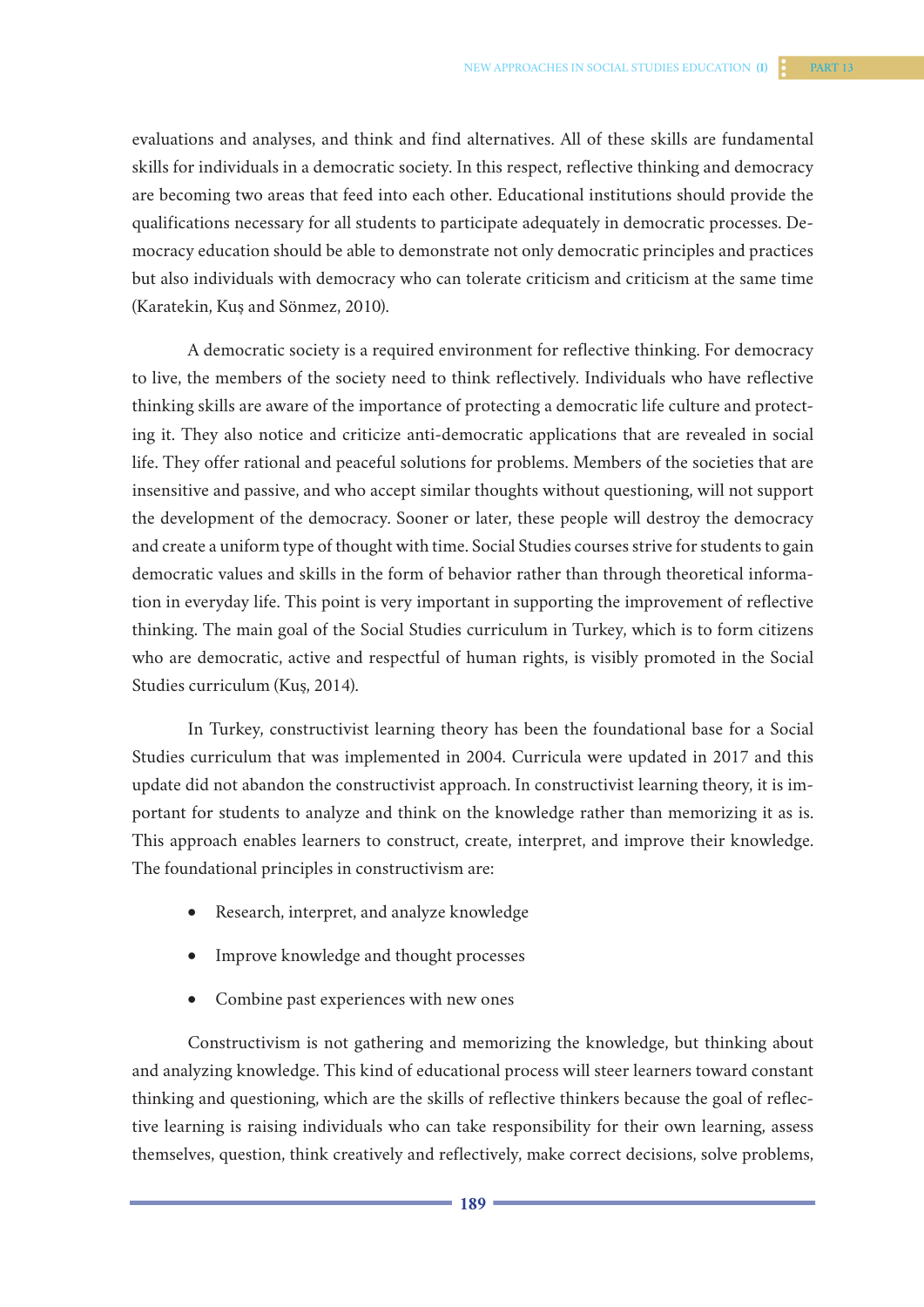and adapt to social relationships. This understanding was not eliminated in the latest update of Social Studies teaching programs in 2017. Enabling students to think reflectively when facing social problems was stressed in Social Studies teaching programs.

## **What is Reflective Thinking?**

The word "reflective" is produced from the word "reflection" in English and "reflecto" in Latin. The roots of reflective thinking go back to Socrates. However, the systematic method of reflective thinking was created by John Dewey. Understandings of reflective thinking have evolved to the current state through Schon's (1983) and Kolb's (1984) work, which was application based. Dewey explained the philosophical foundation of reflective thought in his book, *How We Think*. According to Dewey, thinking is finding out relationships between cause and effect in a stable and balanced way. On the other hand, Dewey defined reflective thinking as consciously looking for foundations of a belief, and analyzing the appropriateness of the foundations to support the belief. Reflective thinking starts with a doubt or a problem and ends with a solution. A reflective thinker compares different ideas, ask questions, questions himself/ herself and events, can think critically, solve problems, and make decisions independently. For Dewey, reflective thinking is actively, permanently, and carefully supporting beliefs or facts that are based on empirical information. Learning alone is not enough for reflective learning; students also need to practice the knowledge in their lives.

Dewey explains the meaning of reflective thinking in four dimensions (Dewey, 1933):

- I. In reflective thinking, opinions are not sorted in just a simple way; there is a sequence based on meaningful associations between opinions. An opinion is based on the previous opinion, and it decides the suitability of the following opinion.
- II. Reflective thinking is focused on phenomenon and beliefs about ideas and events. Reflective thinking aims to bring emotions to a positive state and improve them.
- III. Reflective thinking bases beliefs on logical foundations. Perceived and thought out situations are either accepted or rejected based on whether or not they are logically eligible.
- IV. Reflective thinking requires conscious research on the nature, conditions, and foundations of a belief.

Dewey indicated the difficulty, complexity, and time-consuming disadvantages of applying reflective thinking, but he also indicated that reflective thinking will result in high quality learning.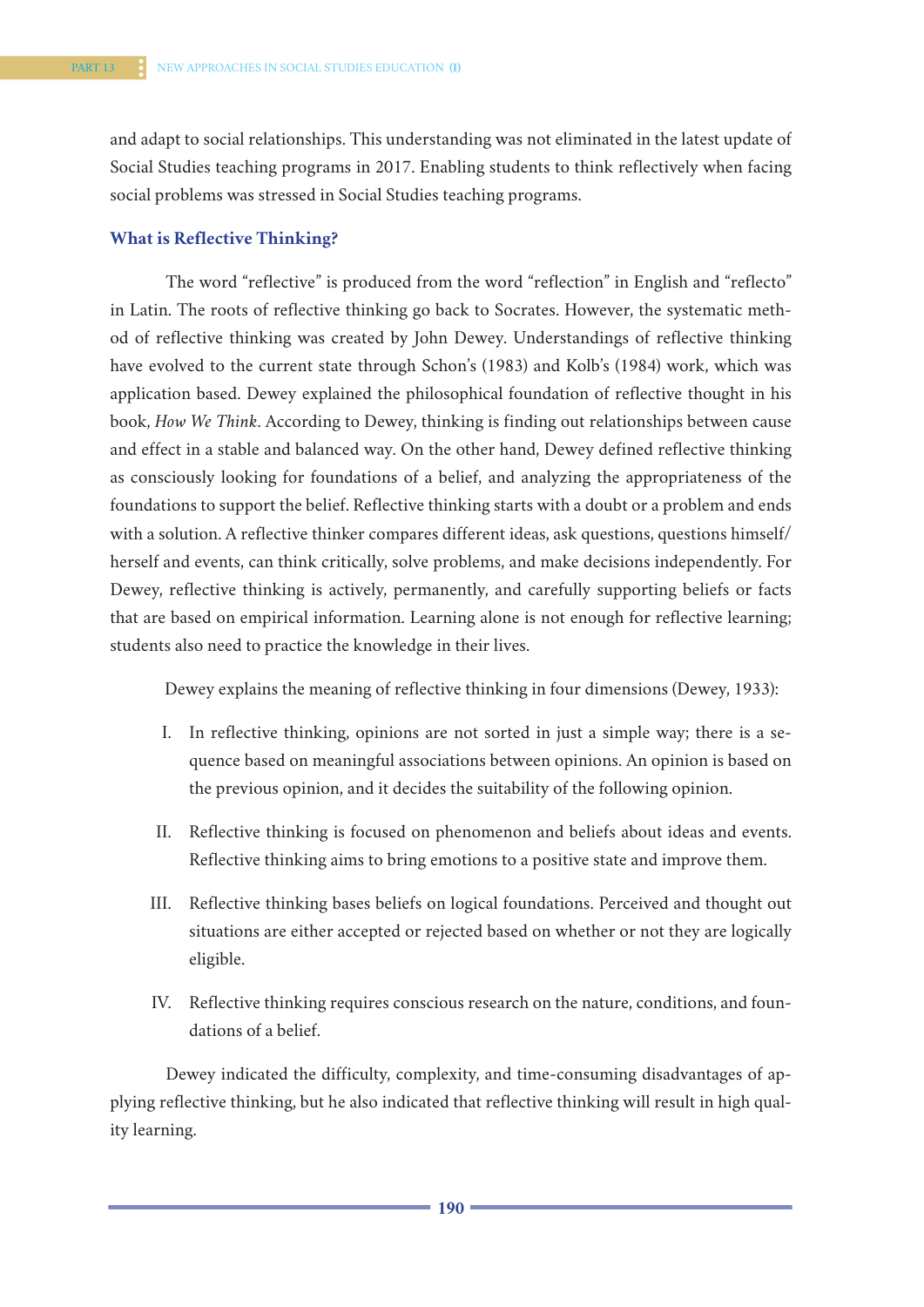According to Wilson and Jan (1993), reflective thinkers question themselves; critical thinkers can investigate, explain, organize, find causes, analyze, generalize, develop hypotheses, predict, assess, and synthesize; creative thinkers generate new ideas, find alternatives, adapt, explore choices, and make assumptions; metacognitive thinkers can make decisions, select suitable strategies, assess themselves, create their own goals (make plans), and activate their own goals.

In the tradition of reflective inquiry, content is based on the development of children's decision making, unlike the content traditionally found in textbooks. Students use knowledge when solving problems and making decisions, but the important skill is not just learning the knowledge. The important skill is making decisions based on scientific reasoning and problem solving (Doganay, 2002: 21).

Opinions of different researchers about the reflective thinking process are categorized in the following sections (Lee, 2005: 701).

| Proponent    | <b>Theme</b> | <b>Process</b>                                       |
|--------------|--------------|------------------------------------------------------|
| Dewey (1933) | Reflective   | think- An experience                                 |
|              | ing process  | Spontaneous interpretation of the experience         |
|              |              | Naming the problem(s) or the question(s) that arises |
|              |              | out of the experience                                |
|              |              | Generating possible explanations for the problem(s)  |
|              |              | or question(s) posed                                 |
|              |              | Ramifying the explanations into full-blown           |
|              |              | hypotheses                                           |
|              |              | Experimenting or testing the selected hypotheses     |
| Schön (1983) | Reflective   | think- Reflection-in-action                          |
|              | ing approach | Problematic situation                                |
|              |              | Frame/reframe the problem                            |
|              |              | Experimentation                                      |
|              |              | Review consequences/implementation                   |

Table 1 the process of reflective thinking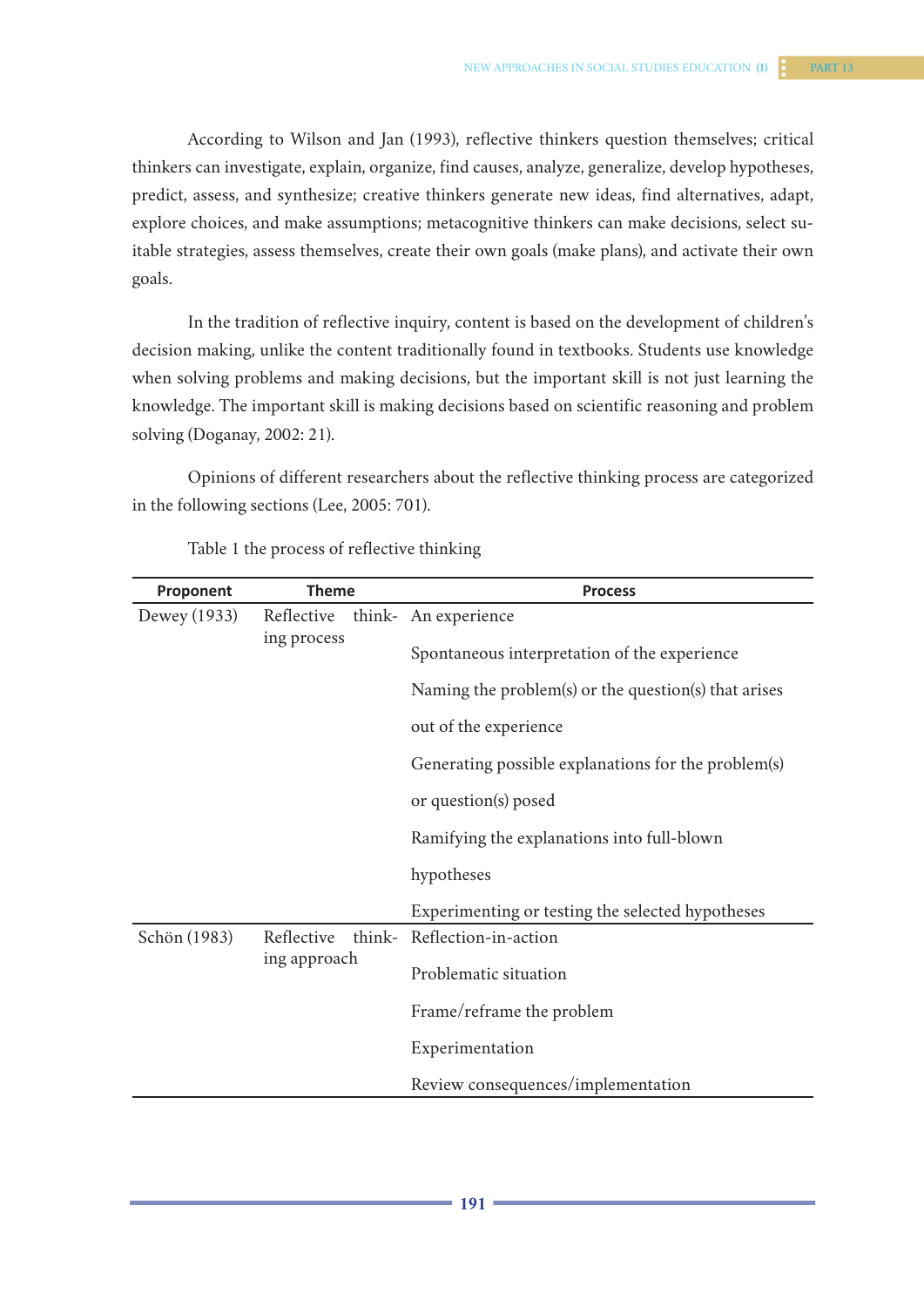| Pugach          |                                         | and A peer collabora- Reframing through clarifying questions |
|-----------------|-----------------------------------------|--------------------------------------------------------------|
| Johnson (1990)  | tion framework                          | Problem summarization                                        |
|                 |                                         | Generation and prediction                                    |
|                 |                                         | Evaluation and reconsideration                               |
| Gagatsis ve     | Progression of re-<br>flective thinking | Initial thoughts                                             |
| Patronis (1990) |                                         | Reflecting on the subject and trying to understand           |
|                 |                                         | Discovery and (partial) understanding                        |
|                 |                                         | Introspection                                                |
|                 |                                         | Full awareness                                               |
| Eby & Kujawa    | A model of reflec-                      | Observing                                                    |
| (1994)          | tive thinking                           | Reflecting                                                   |
|                 |                                         | Gathering data                                               |
|                 |                                         | Considering moral principles                                 |
|                 |                                         | Making a judgement                                           |
|                 |                                         | Considering strategies                                       |
|                 |                                         | Action                                                       |
| Lee (2000)      | Reflective think-<br>ing process        | Problem context/episode                                      |
|                 |                                         | Problem definition/reframing                                 |
|                 |                                         | Seeking possible solution                                    |
|                 |                                         | Experimentation                                              |
|                 |                                         | Evaluation                                                   |
|                 |                                         | Acceptance/rejection                                         |
| Rodgers         | Reorganized<br>Dewey's phases           | Presence to experience                                       |
| (2002)          |                                         | Description of experience                                    |
|                 |                                         | Analysis of experience                                       |
|                 |                                         | Intelligent action/experimentation                           |

Research on reflective thinking has shown that the effective usage of experiencing and identifying problems, creating hypotheses, testing hypotheses, questioning, testing, problem solving, assessing, and noticing things are all required thinking skills.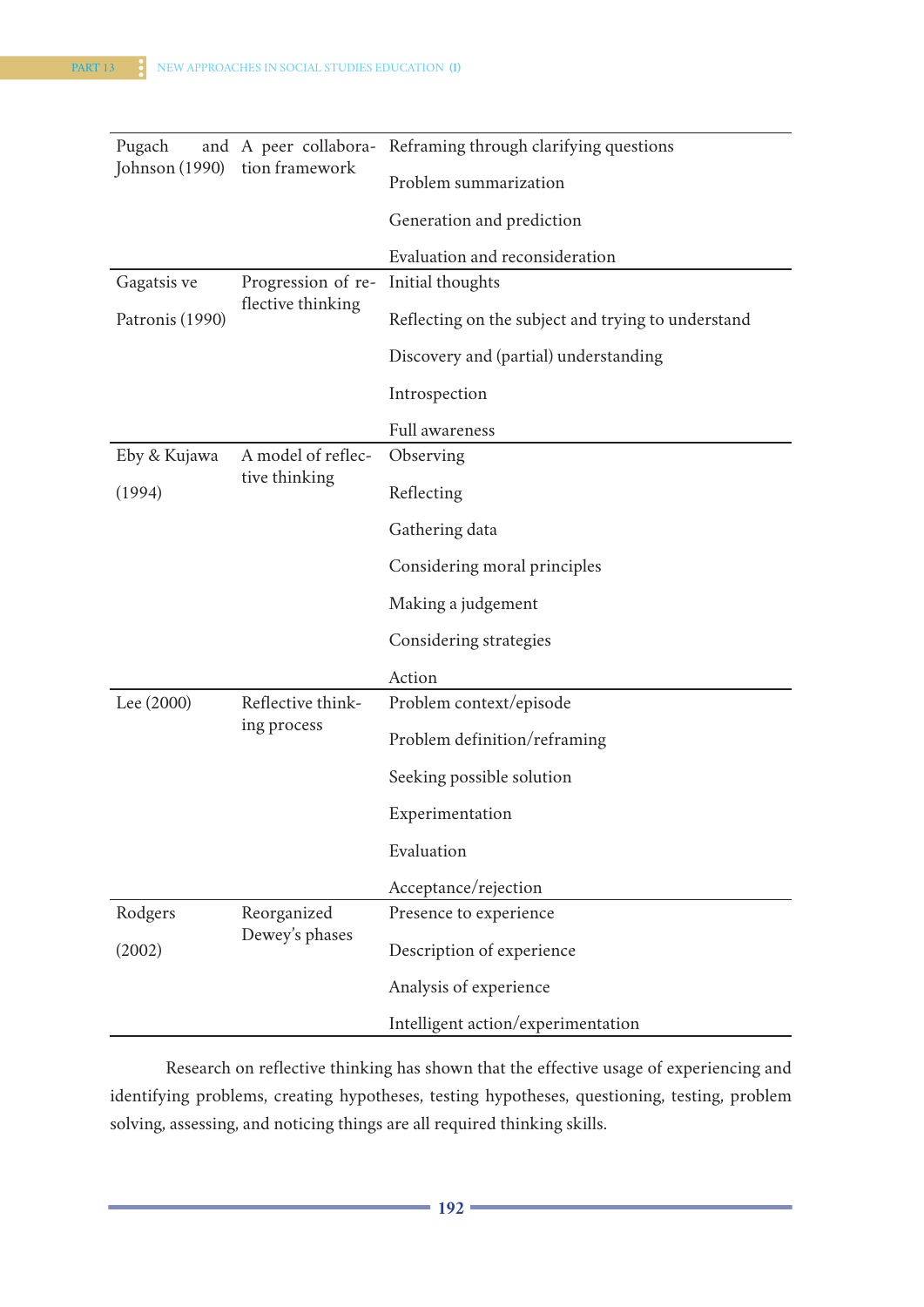Even though Dewey (1933) created the philosophical foundations of reflective thinking, Schon's (1987) work has been most helpful in the aspect of applying it. Schon (1983) claimed that practitioners should construct their knowledge with their own reflective applications and explained reflective thinking, defining the what and why of an action, as a dialectical examination between theory and practice. Schon (1987) described reflection in two ways: reflection-in-action and reflection-on-action. Reflection-in-action is focused on solving the occupational problems that arise when the action is taken momentarily and managing actions by questioning them. On the other hand, reflection-on-action is deeply assessing and going back, employing intentional and systematic thinking about an action after it is conducted. Schon (1933) indicated that reflection includes the need for practitioners to question their own actions, asking questions like: Did it work? Why did it work? Why did it not work? What else can be done? Help practitioners to rethink their activities, and it will guide their future applications.

#### **Philosophy of Revised 2017 Social Studies Teaching Program and Reflective Thinking**

Reflective education programs are based on the progressivism philosophy which is also a base for reflective thinking. Pragmatism and progressivism are starting points for reflective thinking. Students should be taught through research and learning methods that will help to meet their needs and solve their problems. As long as information is useful for action, it is true.

The principles of progressivism include:

- A student-centered education for the child
- Education in a democratic environment
- Education that provides learning by doing
- Education that encourages groupwork
- Education that uses problem solving methods

Reflective thinking supports students taking responsibility for their learning, identifying their goals, assessing themselves, and participating in the learning process.

Reconstructivism or structuralism that is an advanced form of progressivism are the foundational base for reflective education. Reflective education programs focus on concepts, and it embraces deductive reasoning method. Students are responsible for their own learning and they are active. In general, elementary level programs include the features of reflectively thinking teachers and a reflective teaching environment. However, such a program does not adequately mention the concept of reflection and its applications. Moreover, such a program does not sufficiently include activities for improving reflective thinking. Elementary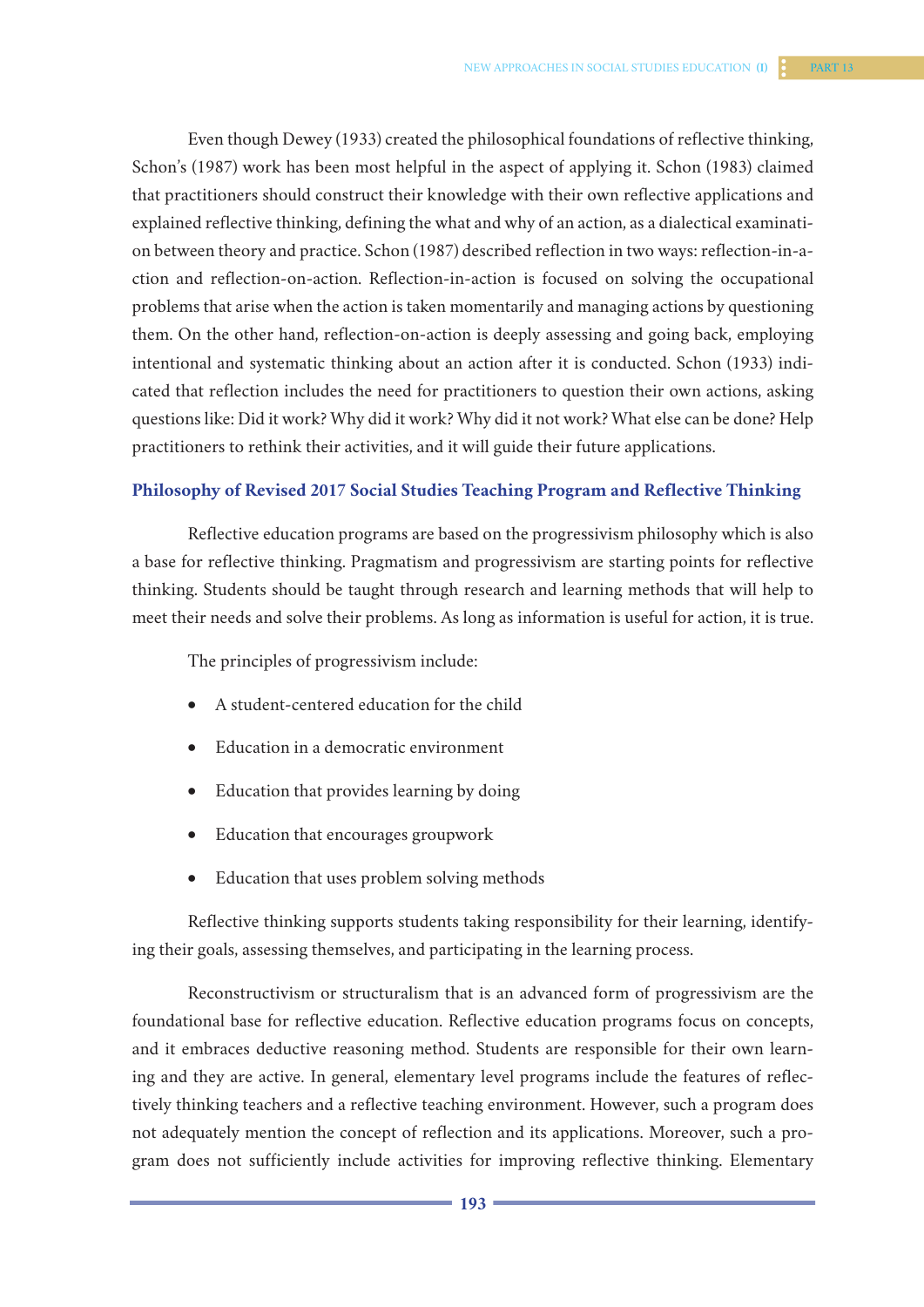school programs that aim to raise individuals and societies who can effectively solve problems should include reflective learning skills because these prioritize problem solving skills (Doğan Dolapçıoğlu, 2007).

In Turkey, the progressivism philosophy has been the foundational base for Social Studies curricula which were implemented in 2004. Curricula were updated in 2017 and this update did not abandon the progressivist philosophy. Progressivism guides today's education programs because it centers students' interests and needs, and focuses on thinking skills. Progressivism is student-centered and students are active in this learning philosophy. Teachers' roles are in mentoring, and teachers plan activities with students. This approach suggests content be related to students' daily lives, and that the direct transfer of theoretical knowledge should be avoided in progressivism. Problem solving methods should be the foundational method for learning. It is very important to have students gain problem solving and scientific research methods and skills, as well as construct learning with collaboration. Daily life issues should be brought up in the classroom to be assessed with critical thinking. It is necessary to have a democratic school climate in order to apply the above mentioned activities. Constructivism, a learning theory that explains how people learn, and was developed from progressivism, is a foundational base for reflective education programs. In constructivism, students are active and they are responsible for their own learning. This approach focuses on students' thinking skills, such as problem solving, critical thinking, and developing different points of view. These kinds of skills are also foundational skills for reflective learning, but reflective learning is not limited to these skills. Reflective thinking is not a topic or a standard that we can teach in several class hours. Therefore, it should be included throughout a teaching program with consideration for students' readiness levels.

Curricula are evolved with the program development process and this process is composed of four phases: goals, content, teaching-learning conditions, and assessment.

#### 1. **Goals**

The process of identifying goals is the most important phase of the program developing process because goals affect all of the other phases. Goals of education and teaching programs clearly state the levels of students after the teaching and learning process. Goals should be stated so as to reflect students' behaviors, not the teachers. Therefore, goals should help students to solve social, political, and personal problems they face in their daily lives. Dewey points out the importance of students' active participation when creating goals. If students are to think reflectively on goals, they first need to embrace them. If students believe in the goals and willingly embrace the goals, they will reflect on their personal level, and identify and fill the gaps in their skills and knowledge to reach the goals (Demiralp, 2010).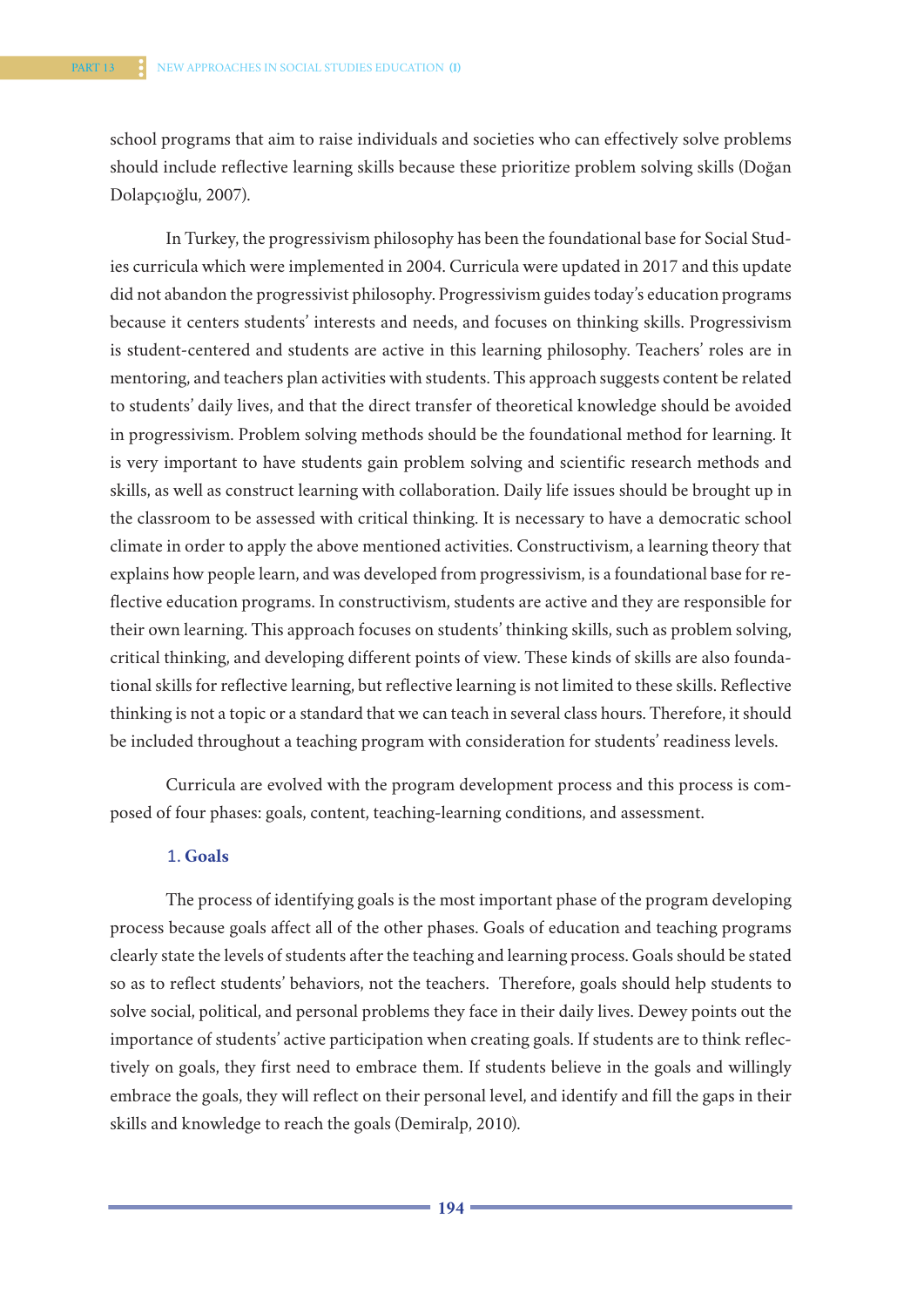Barr, Barth, and Shermis (1977) revealed three traditions related to Social Studies. As they are known, they include:

- • Social Studies as transferring citizenship
- • Social Studies as social science
- • Social Studies as reflective thinking

In Turkey, these traditions were used as a foundational base and they were related via standards in the current version of Social Studies curricula. This approach was kept in the 2017 update, and the importance was given to 'Social Studies as Social Science' and 'Social Studies as Reflective Thinking'. The following expressions were used in the third article in a section that explains cautions when applying the teaching program:

*"The importance should be given to 'Social Studies as Social Science' and 'Social Studies as Reflective Thinking'. Students should be aware of the scientific methods used by social scientists (Geographer, Historian, etc...). Using events both inside and outside of the school, students should often have to be faced with real life problems and contradictory situations, and reflect on social problems they face."*

This explanation shows that a great deal of consideration has been given to reflective thinking in the revised version of the Social Studies curricula in 2017. The above article points out the importance of encouraging students to think reflectively on social problems they face in their lives. Even though the reflective thinking term was not used in the standards, it asks teachers to relate social problems to standards in order to encourage students to think reflectively. One of the most important revisions in the current program is that it provides this flexibility.

The following expressions were used in the second article in a section that explains cautions when applying the teaching program:

*"Social Studies' foundational teaching principles, such as 'locality, actuality, interdisciplinary, reflective inquiry, connections between past, present, and the future, and time, continuity, and flexibility' must be taken into consideration. In terms of these emphasized principles, teaching times can be changed when necessary."*

This statement also emphasized "reflective inquiry" and that necessary changes can be made if needed.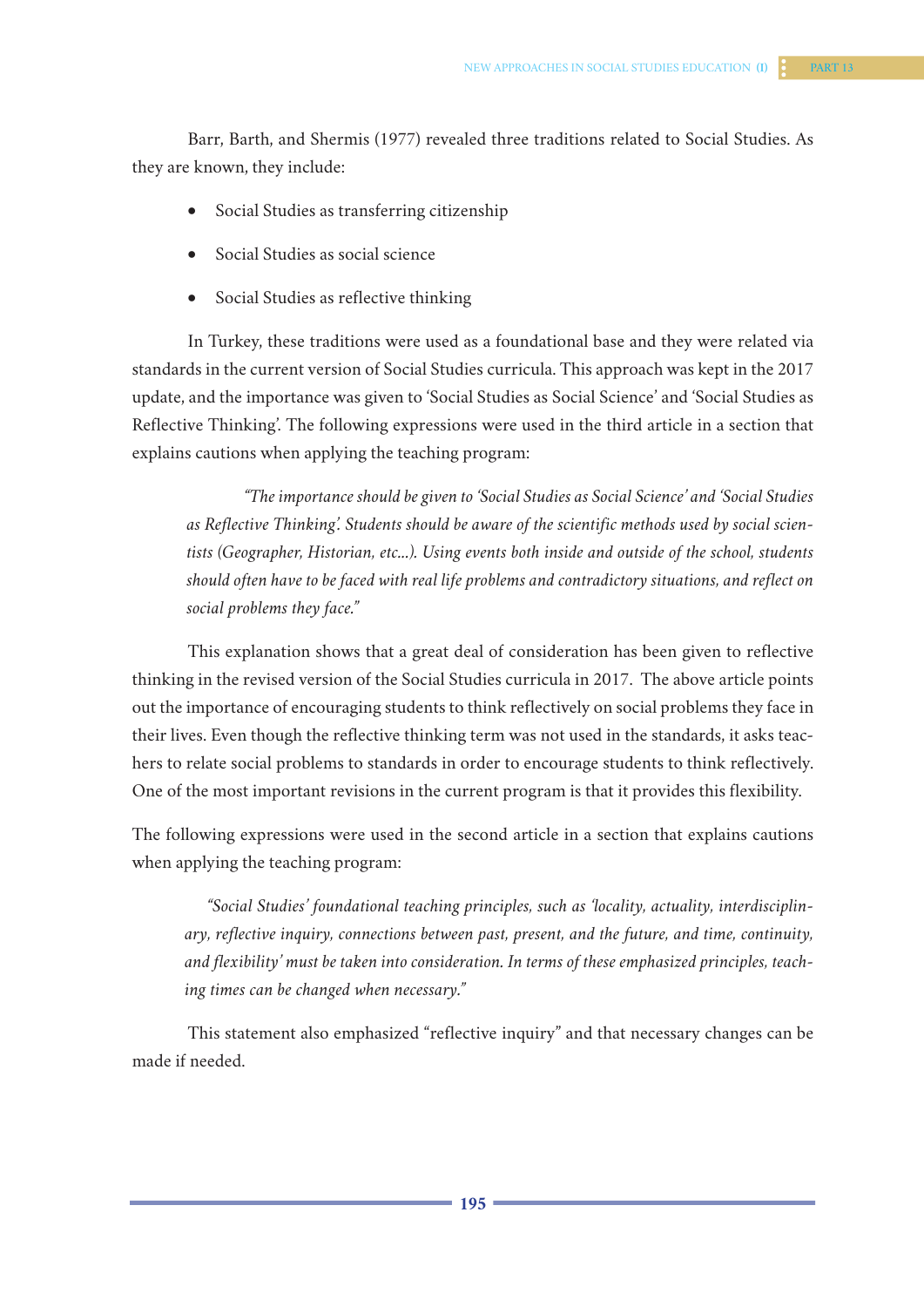Within the general objectives of the Social Studies curriculum, there are many objectives that serve reflective thinking. These are as follows:

- • *Have critical thinking skills to know how to reach accurate and reliable information,*
- • *Use the information and communication technologies consciously by understanding the development process of science and technology, and their effects on social life,*
- • *Use scientific thinking and science ethic as bases in accessing and using knowledge, and producing within the*
- • *Be able to use basic communication skills and Social Studies' foundational concepts and methods to organize social relationships and solve the problems students face,*
- Believe the importance of participation and produce opinions to solve personal and social *problems,*
- Be aware of the fact that students are a part of humanity and be sensitive to the issues that *concern their own country and the world.*

These general goals include the ability to think critically, think analytically, solve problems, and collaborate, which are essential skills for reflective thinking. Therefore, the individuals reaching these goals can also reach reflective thinking skills.

## 2. **Content**

Content is the second basic element of curriculum development (subject, unit, scope, curriculum, content). Content is a basic tool for reaching objectives. The content should not be distant from the social and daily life of individuals. In our age, with the accumulation of new knowledge, rapid developments in science and technology are not reflected in the content and integrated into the content in a timely manner. This situation creates a distance between the content of students' responsibilities in school life and the contents of their education (Çıtak, 2016). Thus, curricula developed based on reflective thinking principles not only include constant subject information, but given the constant change of information, it is necessary to have students gain the ability to achieve reliable information. Students should be able to bring daily topics and information to the classroom, and teachers should use those daily issues to have students gain necessary skills for reflective thinking.

According to reflective thinking approaches, the content is quite different from content traditionally found in textbooks. Content is used as a tool for improving students' decision making processes. Students use knowledge while solving problems or making decisions, but the point is not the knowledge, but the thinking and decision making skills which are based on problem solving and scientific reasoning (Doganay, 2002:21).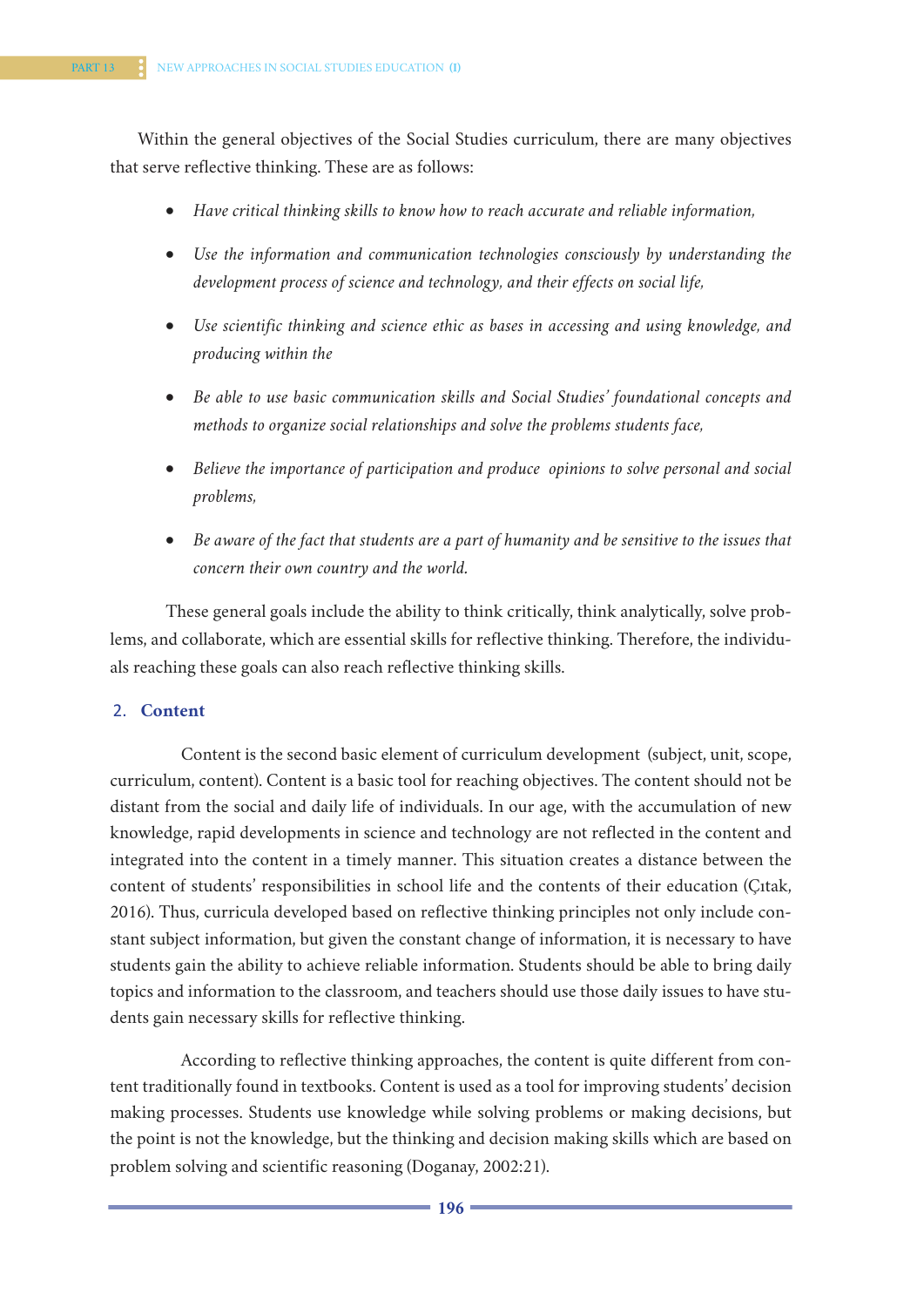Primary and secondary school teachers use textbooks that are reviewed and approved by the Turkish History Institution (TTK). Teachers keep themselves responsible for teaching all of the subjects in the books. However, teachers who aim to teach reflective thinking skills do not have to follow textbooks because not all of the books have the same high quality. At this point, teachers can make necessary changes, staying within the curriculum, to have students gain reflective thinking skills. Additionally, the content of a reflective teaching program should be related to the real life of the students involved. The student will be able to think reflectively if they can use the information that is learned in the school in their daily lives.

Many skills, such as research, digital literacy, critical thinking, collaboration, proof using, decision making, media literacy, and problem solving, in Social Studies teaching programs are directly related to reflective thinking skills.

Looking at the general structure of a Social Studies curriculum, it is possible to say that teachers can relate almost all of the standards in the curriculum through reflective thinking, and have students reach these standards. Table 1 presents sample standards from all relevant grade levels  $(4<sup>th</sup>, 5<sup>th</sup>, 6<sup>th</sup>, and 7<sup>th</sup> grades)$  that can be related with reflective thinking.

| 4 <sup>th</sup> Grade                                                                                                                      |  |
|--------------------------------------------------------------------------------------------------------------------------------------------|--|
| <b>Learning Subject</b><br><b>Standards</b>                                                                                                |  |
| Develop ideas for designing unique products by taking surrounding conditions as a starting<br>Science, Technology,<br>point<br>and Society |  |
| Production, Distribu-<br>tion, and Consump- Use surrounding resources without wasting them<br>tion                                         |  |
| 5 <sup>th</sup> Grade                                                                                                                      |  |
| Explain multidimensionality of an event by taking a surrounding sample as a starting point<br>Individual and Society                       |  |
| People, Places,<br>and<br>Environment<br>Question the causes of environmental disasters and problems that occur in the environment         |  |
| Technology, Question the accuracy and reliability of information obtained in the virtual environment<br>Science,<br>and Society            |  |
| Production, Distribu- Develop new ideas for production, distribution, and consumption through collaboration<br>tion, and Consump-<br>tion  |  |
| <b>Global Connections</b><br>Suggest innovative ideas for societies by researching interests, wishes, and needs                            |  |
| 6th Grade                                                                                                                                  |  |

Table 2: Sample standards that are related with reflective thinking in Social Studies Curricula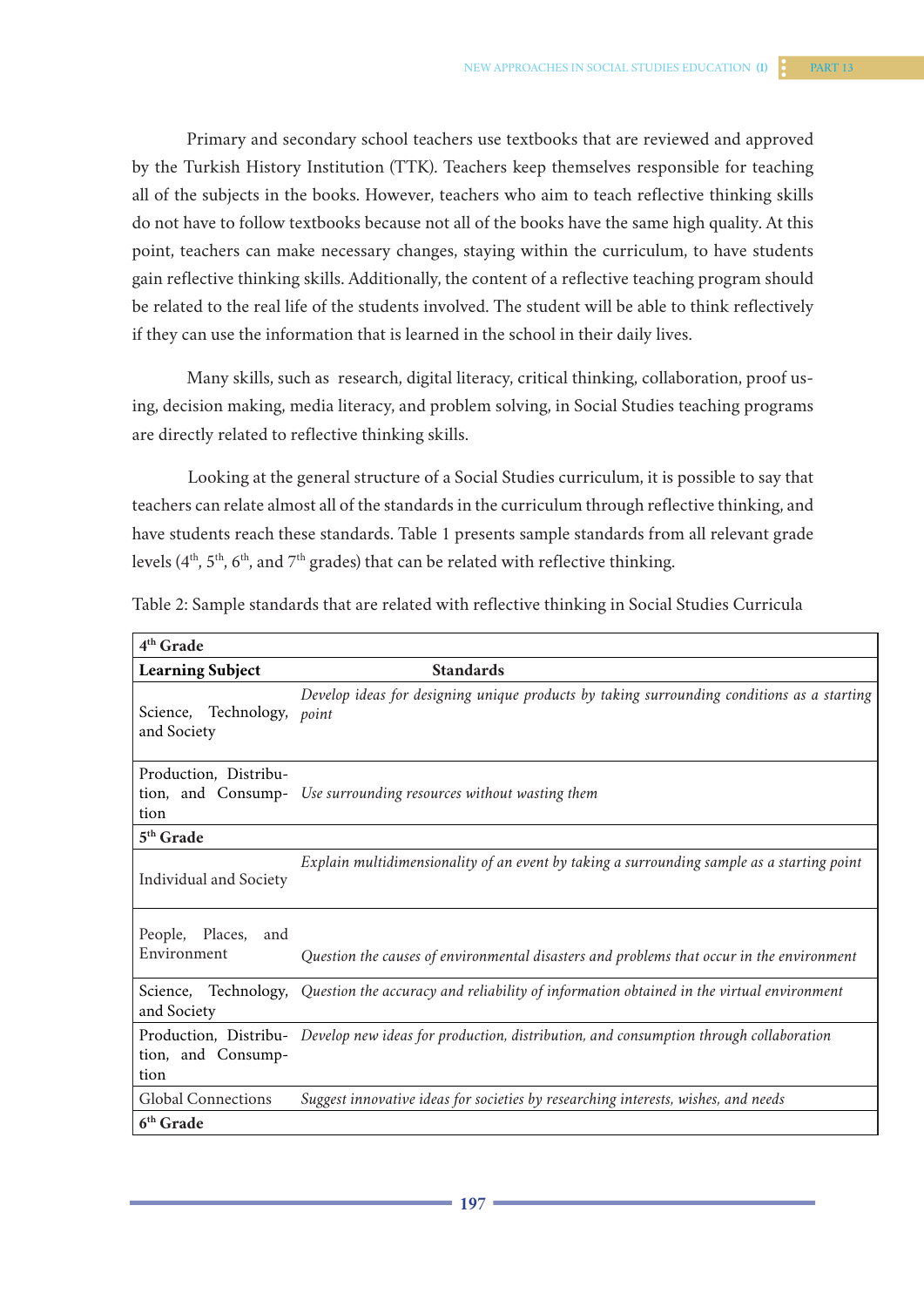| Individual and Society                              | Question prejudices against different gender, socioeconomic, and cultural groups in order to<br>live in harmony in society |
|-----------------------------------------------------|----------------------------------------------------------------------------------------------------------------------------|
| and Society                                         | Science, Technology, Propose ideas about the effects of scientific and technological developments on future life           |
|                                                     | Research by following scientific research phases                                                                           |
| Production, Distribu-<br>tion, and Consump-<br>tion | Analyze the effects of the unconscious consumption of resources on living organisms                                        |
|                                                     | Create investment and marketing project proposals by taking Turkey's geographical conditions<br>into consideration         |
| <b>Global Connections</b>                           | Question the influence of international popular culture on our culture                                                     |
| $7th$ Grade                                         |                                                                                                                            |
|                                                     | Individual and Society Discuss the role of the media in social change and interaction                                      |
| Environment                                         | People, Places, and Discuss causes and consequences of migration through sample examinations                               |
| and Society                                         | Science, Technology, Assess the contribution of freedom of thought to scientific developments                              |
| tion, and Consump- tion networks<br>tion            | Production, Distribu- Analyze the changes that digital technologies bring to production, distribution, and consump-        |
| tion, and Consump-<br>tion                          | Production, Distribu- Analyze the problems encountered during the implementation process of democracy                      |
| <b>Global Connections</b>                           | Develop ideas with peers to solve global problems                                                                          |

As seen in Table 2, all of the sample standards are directly related to reflective thinking because these standards include skills like asking questions, critical and creative thinking, problem solving, assessment, analysis, and approaching events with different points of view to develop alternatives. For example, the 5<sup>th</sup> grade Science, Technology, and Society learning subject standard, "*Question about the accuracy and reliability of the information obtained in the virtual environment"* is directly related to critical thinking and problem solving skills. Teachers can have students gain reflective thinking skills through this and similar standards.

## 3. **Learning and Teaching Conditions**

The third phase of the curriculum development process is teaching-learning conditions. In the process of reflection-based learning-teaching, an answer is sought as to how to teach. The learning-teaching environment in which the reflective learning approach is adopted must be student-centered. Students learn new information by doing, with consideration for readiness and prior knowledge levels since these are required for reflective thinking. In the learning process, it is necessary to give reinforcement to support high level thinking, provide feedback to make corrections, and conduct assessment. Students should be given chances, from start to end, to express and assess themselves.

To improve reflective thinking, educators can use techniques such as autobiographical writing, metaphors and imagination, group work, cultural writings, appropriate control mechanisms, and curriculum analysis (Copeland, et al. 1993).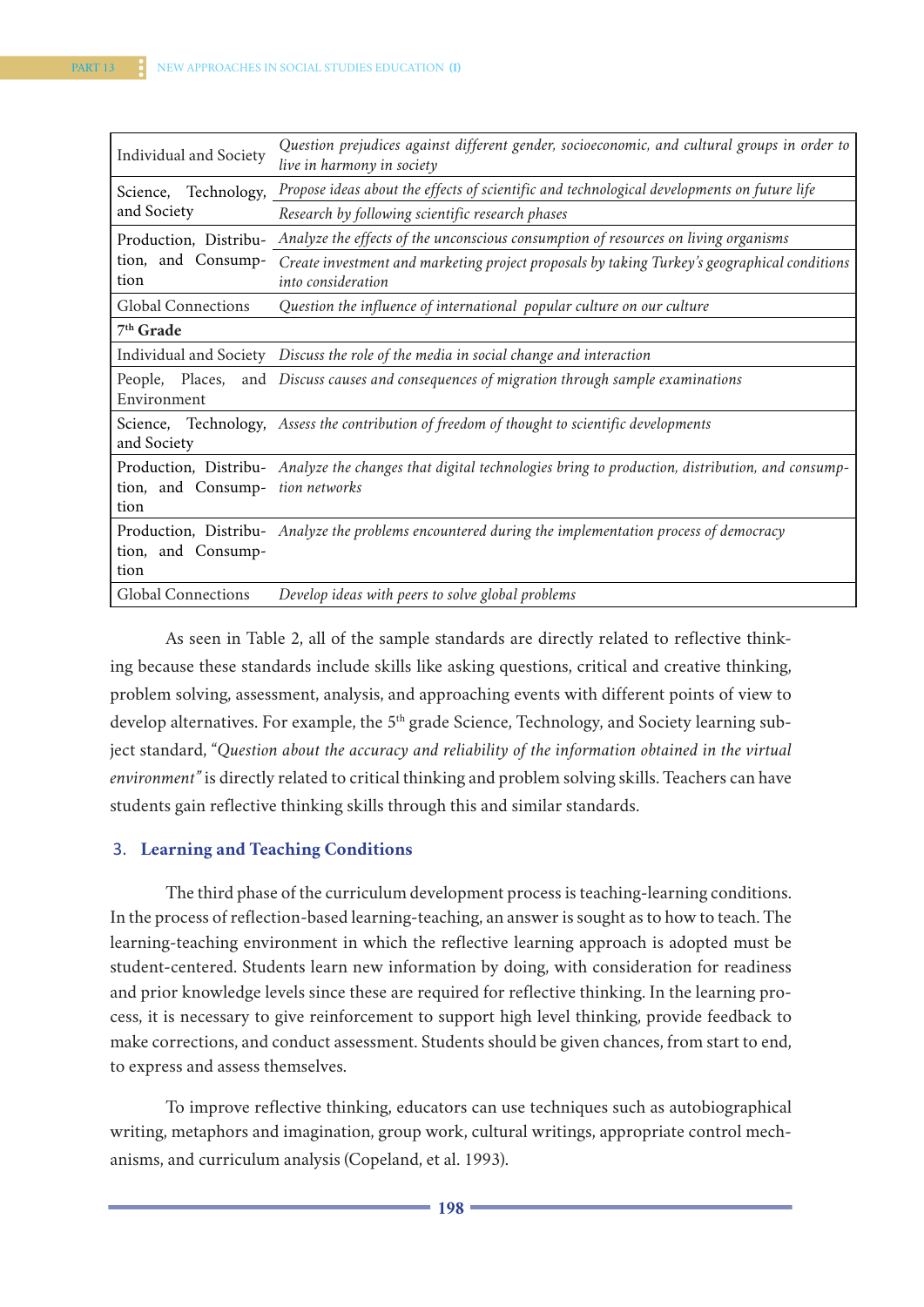The principles of reflective thinking based learning-teaching practices are (Gür, 2008: 195):

- $\triangleright$  Reflective practice requires mutual agreement.
- $\triangleright$  Reflective practice is obtained with experiences.
- $\triangleright$  Reflective practice includes reflective tendency and transformation.
- $\triangleright$  Reflective practice is about the process of self-learning.
- $\triangleright$  Reflective practice is the process moving from organizing to research.
- $\triangleright$  Reflective practice is creating curiosity in the process of knowledge construction.
- $\triangleright$  Reflective practice is identifying individuals who think critically and form creative ideas.
- $\triangleright$  Reflective practice is a way of creating symbolic views of class and school.
- $\triangleright$  Reflective practice is a bridge between theory and practice.
- $\triangleright$  Reflective practice is the postmodern way of knowing.

#### 4. **Assessment**

The last phase of curriculum development is assessment. In this phase, one checks to see if students have reached the objectives through content and learning-teaching conditions. One also checks how many goals have been reached. In the assessment phase, all aspects of curriculum development such as students' progress, content-objectives relationships, and the quality of learning activities are reviewed comprehensively.

In reflective-thinking based assessment, students' psychical, social, emotional, and cognitive developmental levels should be determined to see if students are ready to achieve objectives. Thus, students can question their achievement level in comparison to objectives. Students' verbal and behavioral feedback during the learning processes is critically important for reflective teaching. These points of feedback will serve as clues about teaching practices for teachers to not repeat the same mistakes (Inonu, 2006:45).

The Social Studies curriculum adopts traditional assessment and evaluation tools as well as reflective thinking and inquiry assessment approaches. Curriculum stresses not only assessing the product, but also the learning process. Moreover, the curriculum emphasizes assessing student performance, self-assessment, and group assessment (Ata, 2009: 43). This measurement evaluation approach is the measurement-evaluation process that is required for reflective thinking.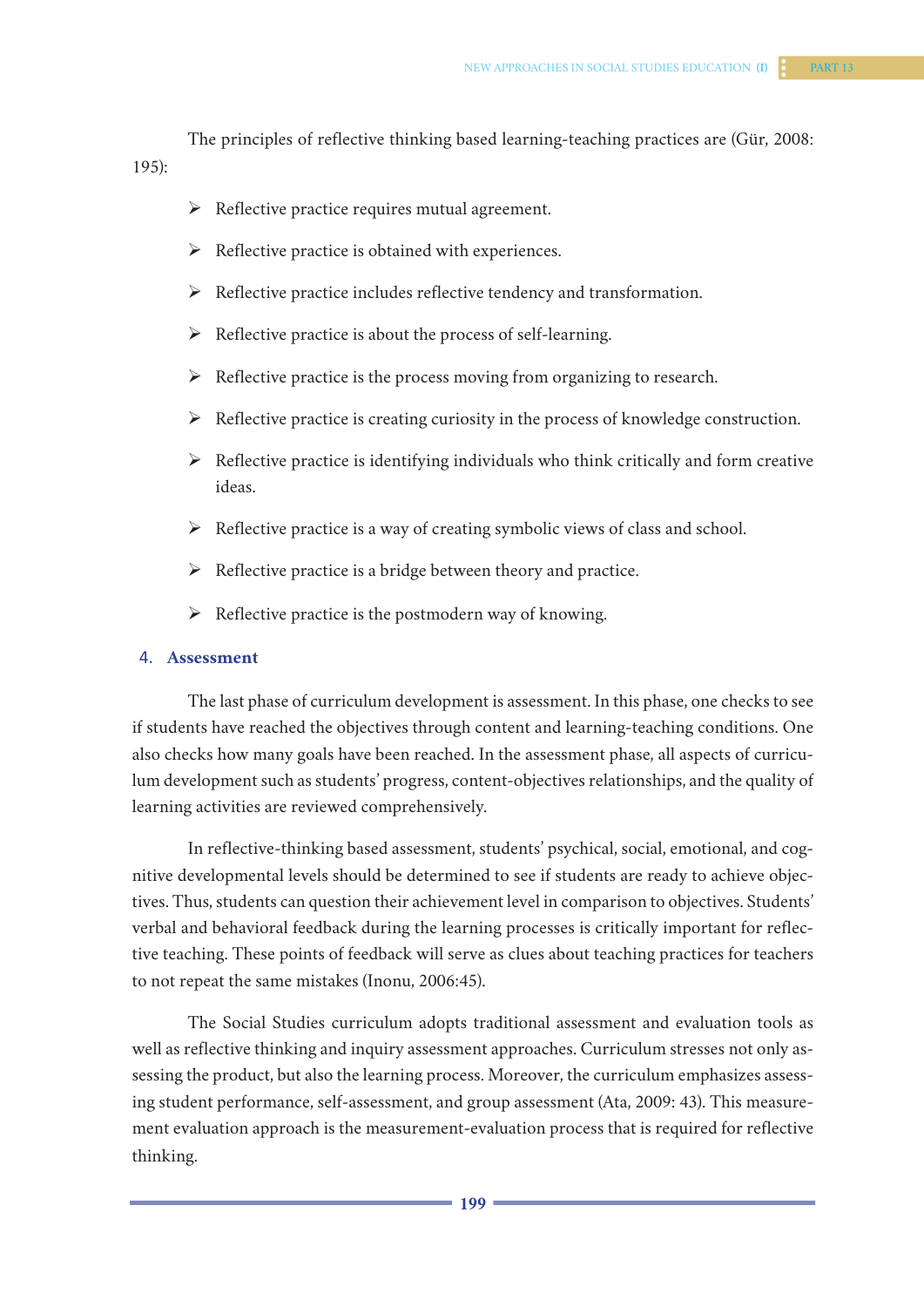## **Results**

Without a doubt, it is very important for today's education systems to teach different thinking skills. The Turkish education system is also making necessary changes and updates for this purpose. The Social Studies curriculum was revised in 2017 and it did not abandon this approach. In the constructivist learning theory, it is important for students to analyze and question knowledge rather than memorizing it. This kind of education system would encourage the thinking and constant questioning that are skills of reflective thinking individuals. The revised Social Studies curriculum gives special importance to "Social Studies as Social Science" and "Social Studies as Reflective Thinking" approaches. Curriculum development phases, objectives, content, learning-teaching conditions, and assessment are prepared in accordance with reflective thinking principles and these phases can be related with reflective thinking. Additionally, the revised curriculum has given necessary flexibility to teachers so that they can teach reflective thinking skills to students.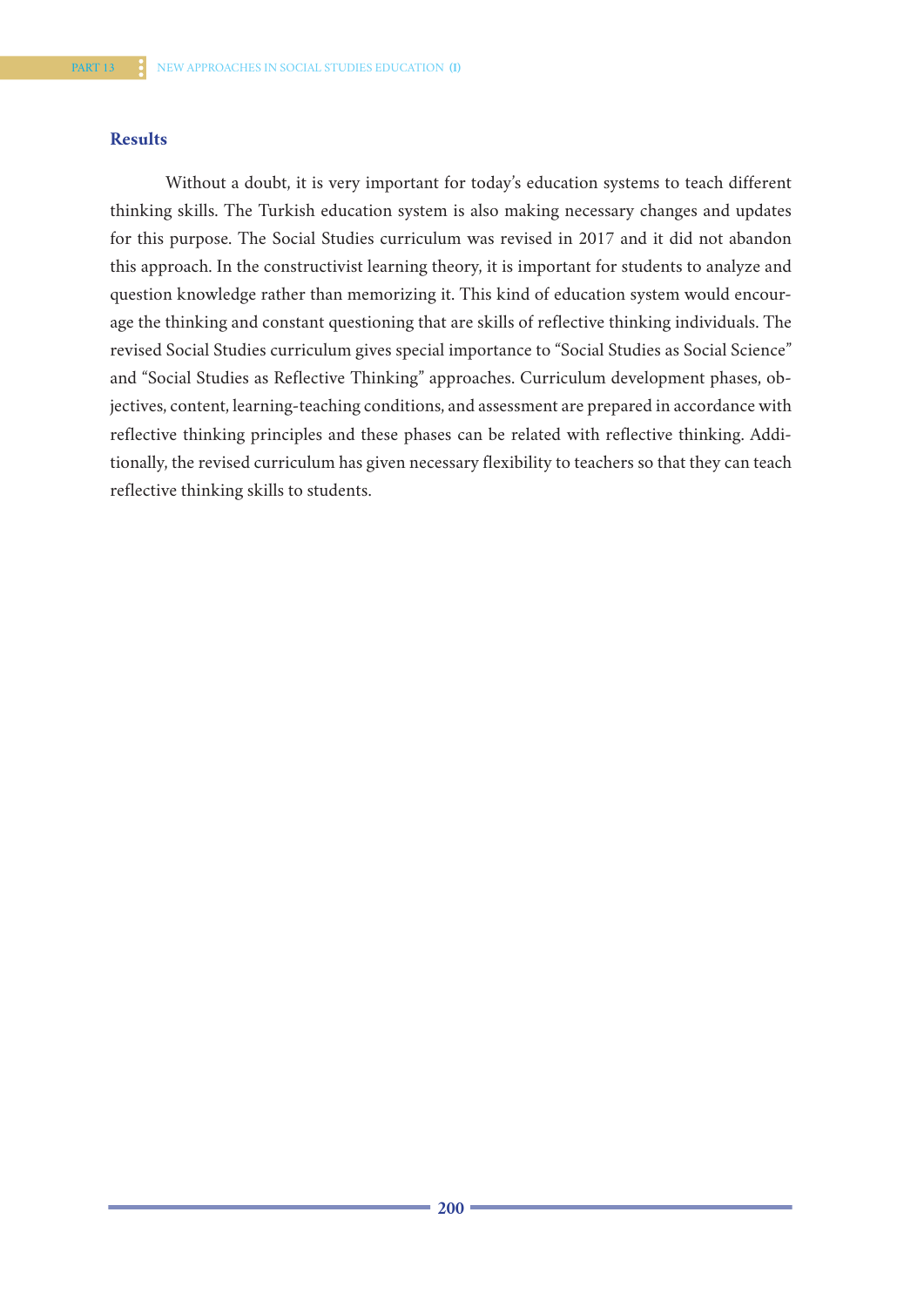#### **REFERENCES**

- Ata, B. (2009). Sosyal Bilgiler Öğretim Programı. (Ed: C. Öztürk) Sosyal Bilgiler Öğretimi: Demokratik Vatandaşlık Eğitimi. Ankara: Pegem Akademi, 33-47.
- Barr, R. D. ; Barth, S. L. ve Shermis, S. S. (1977). Defining the Social Studies. Bulletin 51. Washington DC.: National Council for the Social Studies.
- Copeland, W. D., Birmingham, C., De La Cruz, E. ve Lewin, B. (1993). The Reflective Practitioner in Teaching: Toward a Research Agenda. Teaching ve Teacher Education, 19 (4), 347- 359.
- Çıtak, E. (2016). Cumhuriyet Dönemi Felsefe Öğretim Programlarının Program Geliştirmenin Temel Öğeleri Kapsamında Değerlendirilmesi. Gazi Üniversitesi, Eğitim Bilimleri Enstitüsü, Yayınlanmamış Yüksek Lisans Tezi.
- Demiralp, D. (2010). İlköğretim Birinci Kademe Programlarının Öğrencilerin Yansıtıcı Düşünmelerini Geliştirmeye Etkisine Yönelik Öğretmen Görüşleri (Elazığ İli Örneği). Yayımlanmamış Yüksek Lisans Tezi. Fırat Üniversitesi Sosyal Bilimler Enstitüsü, Elazığ.
- Dewey, J. (1933) How we think: a restatement of the relation of reflective thinking and the educational process. New York: D.C Heath
- Doğanay, A. (2002). Sosyal Bilgiler Öğretimi. (Ed: C. Öztürk ve D. Dilek) Hayat Bilgisi ve Sosyal Bilgiler Öğretimi. Ankara: Pegem A Yayıncılık, 15-46.
- Doğan-Dolapçıoğlu, S. (2007). Sınıf Öğretmenlerinin Yansıtıcı Düşünme Düzeylerinin Değerlendirilmesi. Yayımlanmamış Yüksek Lisans Tezi. Mustafa Kemal Üniversitesi Sosyal Bilimler Enstitüsü, Hatay.
- Gür, H. (2008). Öğretmen Eğitiminde Yansıtıcı Öğrenme. (Ed: İ. H. Demircioğlu) Aday Öğretmenlerİçin Okul Deneyimi ve Öğretmenlik Uygulaması. Ankara: Anı Yayıncılık, 191-202.
- İnönü, Y. (2006). Tarih Öğretmenlerinin Yansıtıcı Öğretmen Özelliklerine Sahiplik Düzeyi- Van Örneği. Yayımlanmamış Yüksek Lisans Tezi. Yüzüncü Yıl Üniversitesi Sosyal Bilimler Enstitüsü, Van.
- Karatekin, K., Kuş, Z. ve Sönmez, Ö. F. (2010). Democracy Perception of Primary School Students. e-Journal of New World Sciences Academy Education Sciences, 5 (4), No:1C0215, 1498-1512.